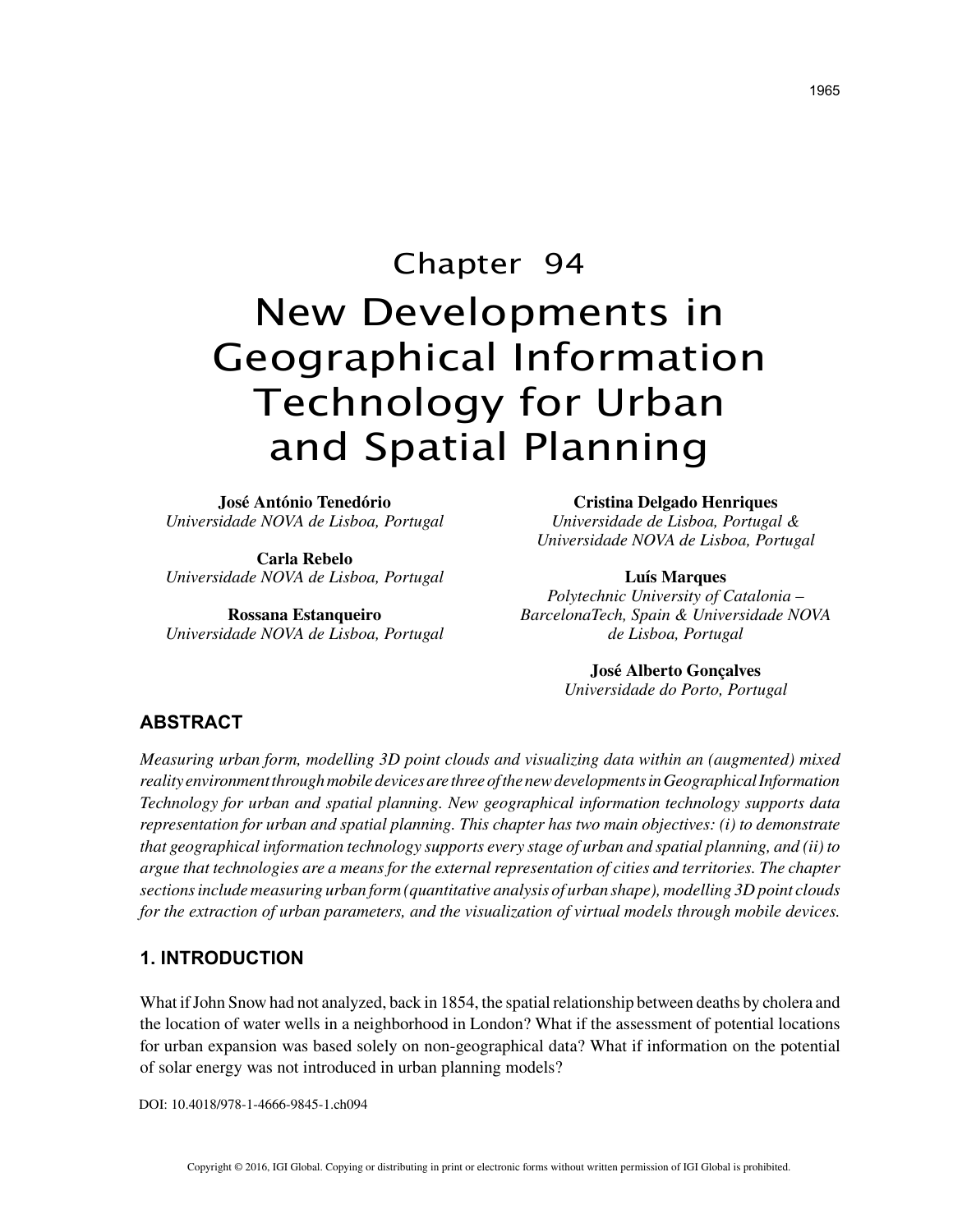These issues reveal the many applications of Geographic Information Systems (GIS) and particularly three degrees of such systems (in the general sense of the term): spatial analysis, location assessment, and data modelling. Spatial analysis translates the zero degree of GIS work targeted at planning decisions since decision making is "outside data"; location assessment incorporates *a priori* criteria and therefore the spatial intelligence that results from the criteria certified by institutions; data modelling reduces the forecast of determinants for the simulation of future spatial situations.

Studies on planning are believed to need these three GIS degrees. GIS technology has been consolidated and its most recent advances correspond to 3D data modelling and the incorporation of time into modelling processes.

The consolidation of GIS has enabled the dematerialization of processes that imply the virtual organization of geoinformation. Shanon's information theory has laid the foundations for the virtualization of territories as we know them today. Geoinformation feeds the *external representation* of the territory, namely through computational modelling (2D, 3D, 4D). The full range of GIS consolidation has allowed for: (i) the digital transcription of information that must favor the acceleration of public access; (ii) the digital transcription of information that must favor the transparency of processes (of debate, decision, assessment, etc.); (iii) the digital transcription of information that promotes public participation in the planning process; and (iv) the transcription of digital information that recreates the collaborative construction of knowledge and a culture of permanent assessment. It seems that we can accept that GIS *technology* has contributed to this "dematerialization" and that it allows for the virtual organization of geoinformation over a network.

On the one hand, Remote Sensing has become a public service in the age of the information society, to which States, public and private institutions and companies contribute. This service has reached a high maturity level, directly related to the increase in geometric and spectral sensor resolution, the performance of scientific investigation as regards the construction of new algorithms designed to digitally process images, and the development of applications, the communalization of added-value services, and a, albeit timid, decrease in the rates for orbital data, and fundamentally the already mentioned growing "democratization" of GIS platforms. On the other hand, the operational interest of digital image processing is enabling us to obtain semantically significant classes from the classification of spectral data – i.e., grouping pixels into classes or obtaining image segments based on pixel oriented approaches (in the first case) or object oriented approaches (in the second case) can present, from the geometric point of view, a good definition of border (in agreement with the demands for cartographic quality; positional accuracy) and, from the semantic point of view, an interesting content (with high levels of thematic accuracy). Regarding these subjects, the automatic extraction of vector-based geographic information from digital images has not fully answered either the operational and formal needs (those that stem from the law) or the actual urban and spatial planning needs.

The aforementioned developments place the question: What are the new developments in terms of Geographical Information Technology applied to urban and spatial planning? The general scope of this chapter is precisely to introduce some new developments in Geographical Information Technology for Urban and Spatial Planning.

This chapter was guided, therefore, by the following ideas: (i) measuring urban shape demands algorithms that have not yet been implemented and therefore open source programming is one of the most recent developments as regards geographic information technologies applied to urban and spatial planning; (ii) 3D point cloud modelling from LiDAR data and UAV data enable the extraction of urban